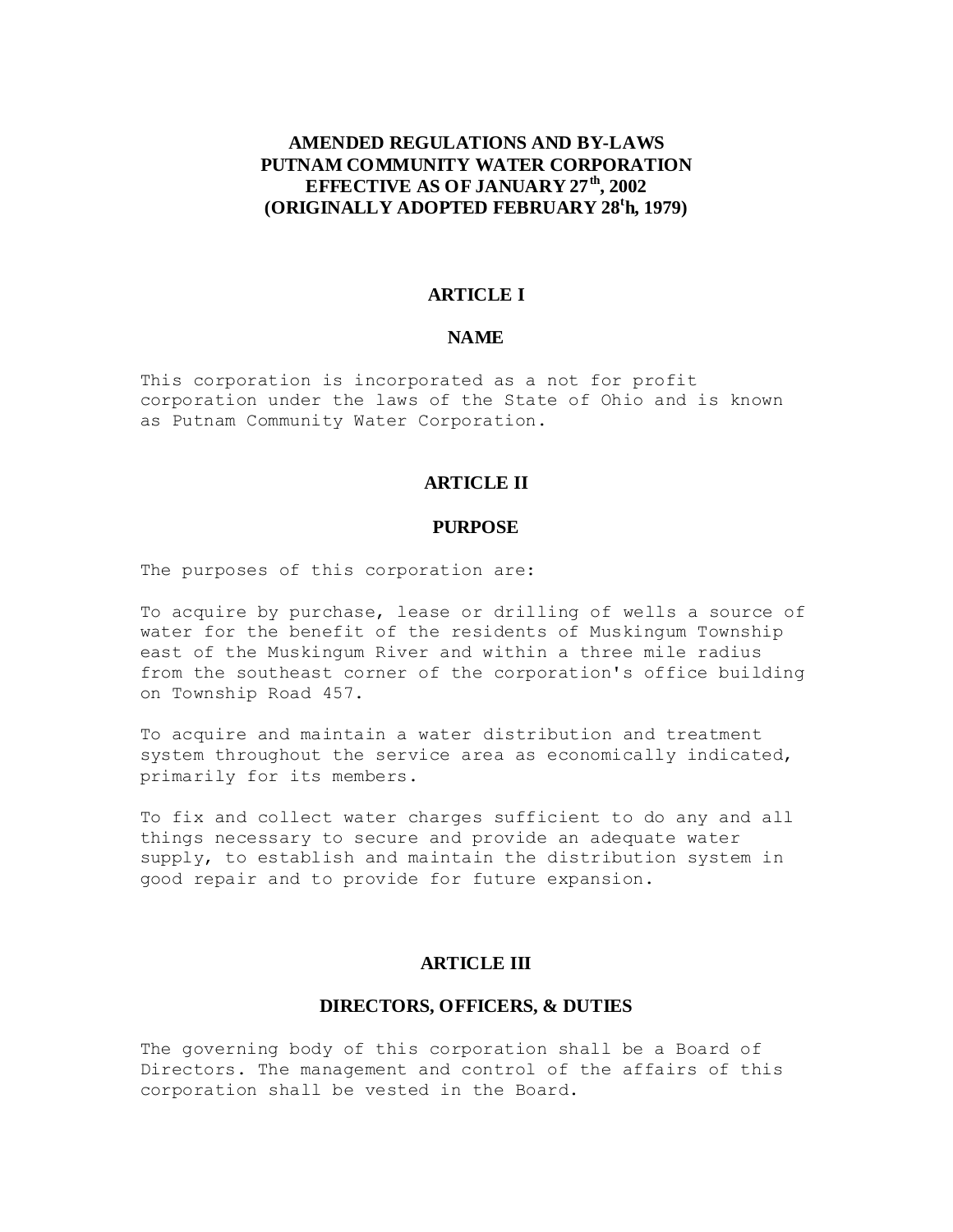The board shall consist of at least five but not more than seven members. The number of Directors may be changed by resolution of the Board of Directors without amendment to these Regulations and Bylaws. Directors shall be elected at the annual members' meeting, or if an annual meeting is not held, then at a special meeting called for that purpose. Only members of the corporation may serve as Directors.

Directors shall hold office for three years. At the annual meeting of the members which marks the third anniversary of a Director's election, the position of the Director shall be filled by vote of the members. Barring a timely replacement or reelection, a Director shall continue to serve beyond the Director's three year term until his or her successor is elected and qualified.

Vacancies on the Board of Directors shall be filled by majority vote of the remaining members of the Board and the person so selected shall serve the remaining term of the vacancy.

The Board of Directors shall elect from their membership a Chairman who shall preside at all meetings of the members and Directors, sign the records thereof, and perform generally all the duties usually performed by the chief executive officer of a corporation, and such other and further duties as shall be from time to time required of him by the members or the Directors. A Vice Chairman shall also be elected to serve in the absence or disability of the Chairman.

The Board of Directors shall appoint a Manager, who shall also serve as Secretary-Treasurer and who shall bill for and collect fees due the corporation, disburse funds as directed by the Board of Directors, maintain proper books of account, generally oversee the operations of the corporation and perform any other duties which the Board of Directors may assign. The Manager may appoint one or more assistants, with the advice and consent of the Board of Directors, to assist the Manager in the conduct of the corporation's operations. The books and records of account of the Manager shall be audited at regular intervals at the discretion of and in the manner selected by the Board of Directors.

For their service to this Corporation, the Chairman shall" receive \$100 per meeting attended including special meetings. The Vice Chairman shall receive \$75 per meeting attended including special meetings. The other Directors shall each receive \$50 per meeting attended including special meetings. Any Director who obtains an operator's/license shall receive an additional \$25 per meeting attended in addition to regular Director's compensation. These amounts shall not be increased or decreased except at an annual membership meeting or special membership meeting and upon due notice.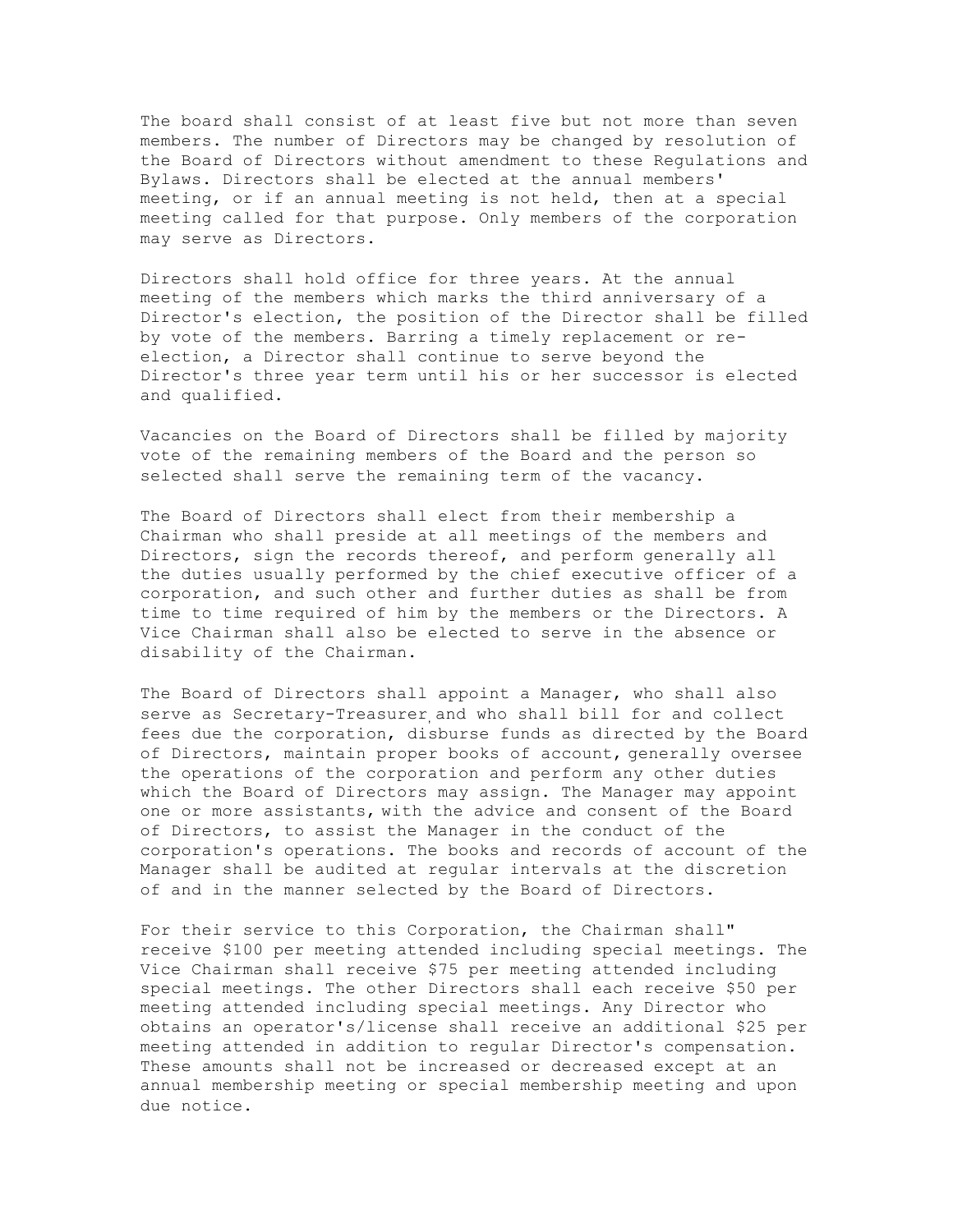The Directors shall fix the compensation and other conditions of the employment for the Manager or any other officers or full time or part time employees of the corporation.

Three members of the Board of Directors shall constitute a quorum to transact business.

The Board of Directors shall meet at regular intervals to be determined by them and shall do all things necessary to carry out the purposes for which this corporation was formed.

Special meetings of the Board of Directors may be called by the Chairman or the Vice Chairman and two members of the Board.

Notwithstanding anything in these Regulations and Bylaws to the contrary, any meeting of the Board of Directors may be held through any means of electronic communication pursuant to which each Director is able to hear every other Director participating, or **in** any other manner permitted under the laws the State of Ohio, and such participation shall constitute attendance at such meeting.

Any action which may be authorized or taken at a meeting of the Board of Directors may be taken without a meeting with the affirmative vote or approval of a majority of the Directors, evidenced in a writing or writings signed by all of the Directors.

### **ARTICLE IV**

#### **QUALIFICATION OF MEMBERS**

Each person owning property **in** the corporation's water service area and purchasing water from the corporation for property owned by the person **in** the corporation's service area shall be a member of this corporation and shall be entitled to one vote. Persons seeking to become members or members seeing to connect additional owned properties to the system shall make said connection at their own expense and only with the consent and approval, and within the sole discretion of the Board and the Manager. Proper tie-in charges, advance deposits, meter fees, and so forth, will be determined from time to time by the Board and Manager and will be payable to the corporation prior to any connection.

Membership shall follow property ownership, and shall be transferred upon sale of property.

Non-payment of a water bill shall, in the discretion of the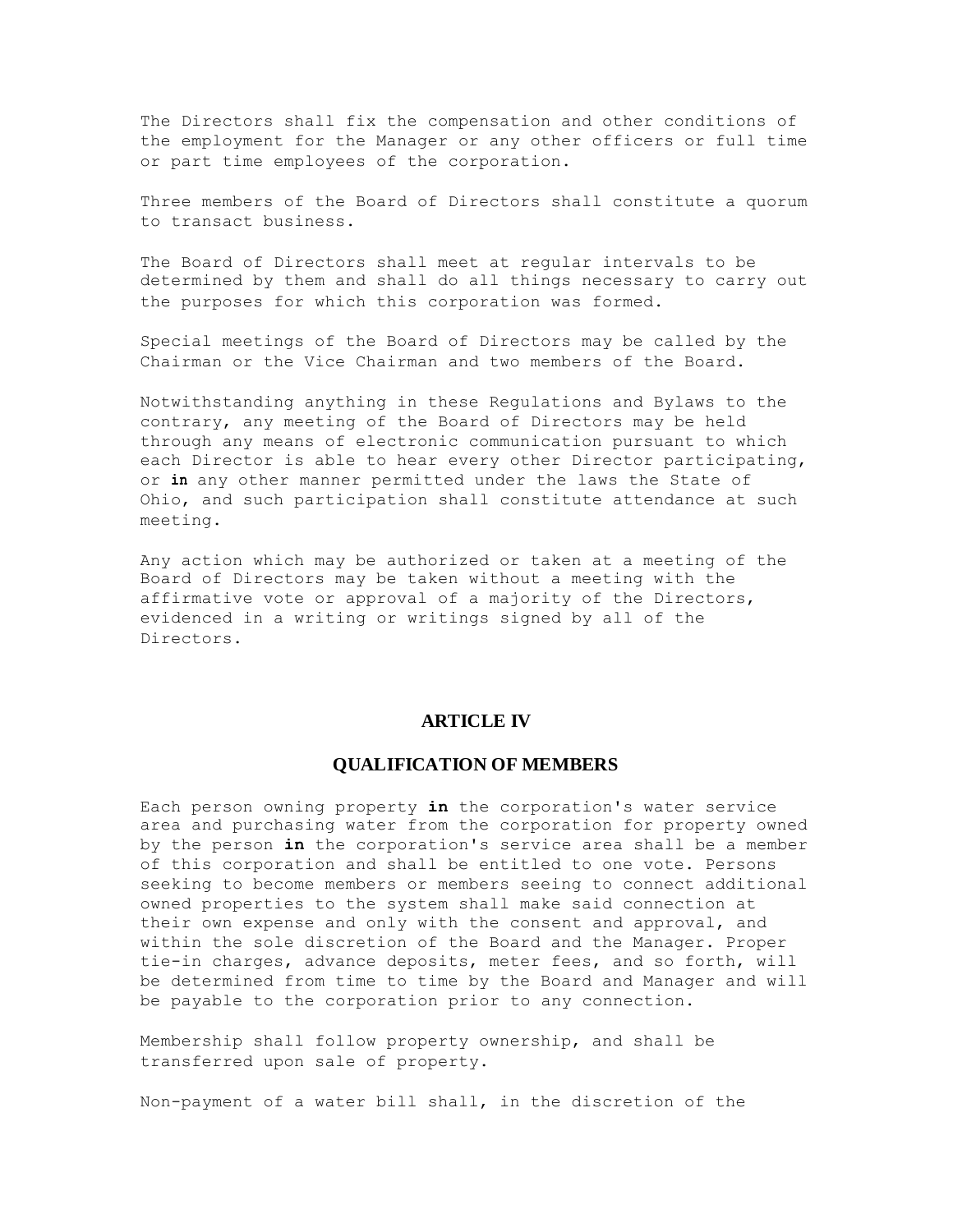Directors and Manager, result in the suspension of membership and disconnection from the corporation's distribution system until the bill is paid and any required deposit and reconnection fees are paid.

Main lines to the property lines of new members or non-member customers shall be, or shall be conveyed to and become/ the property of the corporation, but the Directors may defer acceptance of any conveyance for a period not to exceed two years from completion.

An equitable method of allocating expense of repair of service lines from the member's structure to the member's property line, as well as any services line located off of the member's property, shall be provided for by a policy of the Directors.

#### **ARTICLE V**

## **MEETINGS**

The annual meeting of the members of this corporation shall be held at the corporation's office at 7:30 o'clock p.m. on the fourth Tuesday in January of each year/ or at such other time/ date and place as the Board of Directors may determine. Notice of said annual meeting shall be given by publication once at least five days before in a newspaper published and of general circulation in Marietta/ Ohio.

Special meetings of the members may be called by any Director or by 10% of the members of the corporation, by written notice, given by the Manager at least five days before the date of such meeting, to each member by mail, at his last known address/ or by publication once, at least five days before the date of such meeting in a newspaper published and of general circulation in Marietta, Ohio.

At all meeting of members, ten members present in person or by proxy shall constitute a quorum.

Vote by proxy at members' meetings shall be permitted if the proxy is given **in** writing and, unless the proxy is limited, may be used on any matter coming before the meeting; provided, however that only members may hold proxies, and no member may hold more than five proxies at any meeting.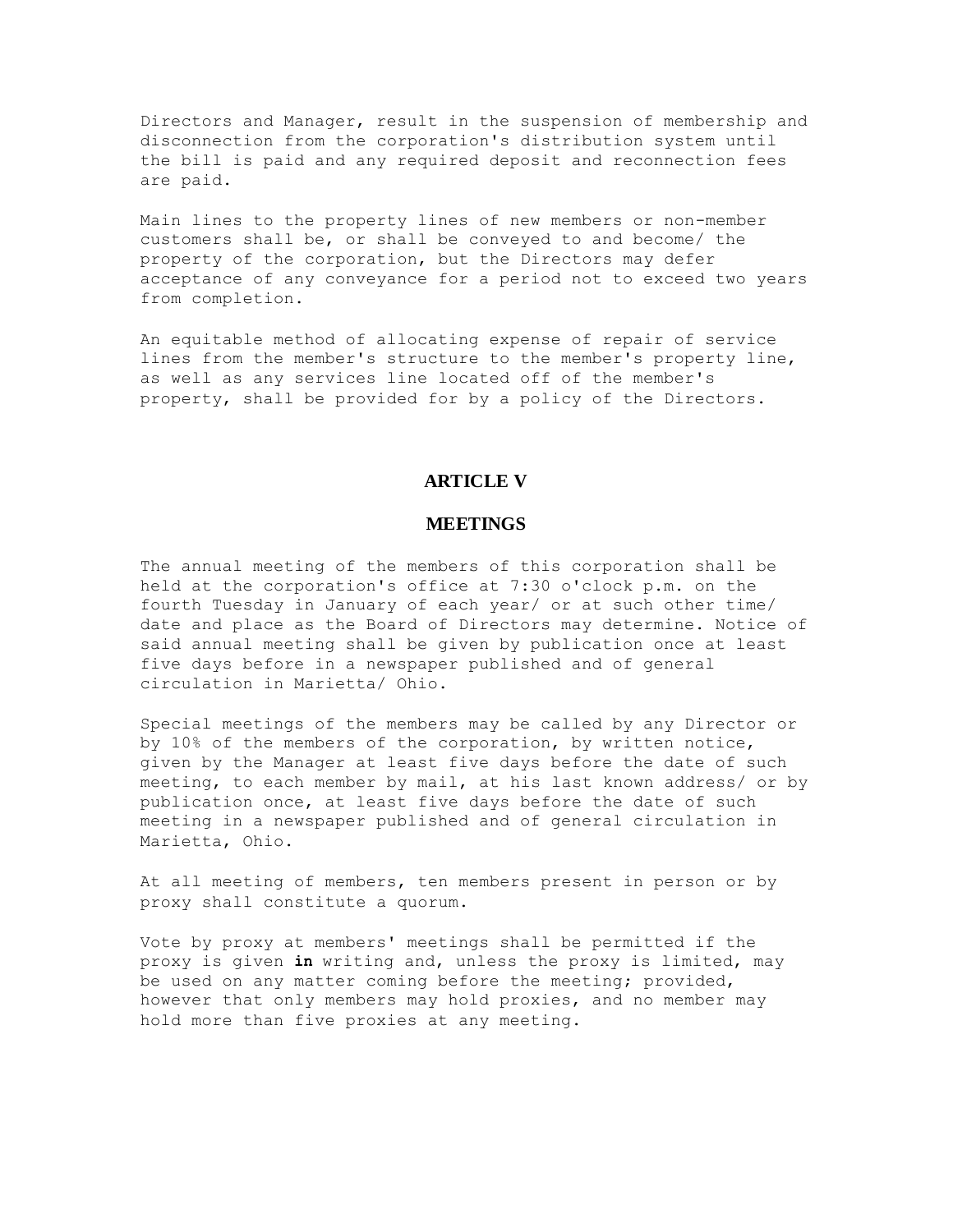### **ARTICLE VI**

### **ORDER OF BUSINESS**

Unless suspended by a majority vote of the members present at any meeting of the members, the order or business at all members' meeting shall be as follows:

- **1.** Reading and approval of minutes of last meeting of members.
- **2.** Reading of reports and statements.
- **3.** Unfinished business.
- **4.** Election of Directors, if in order.
- **5.** New Business

#### **ARTICLE VII**

### **NON-MEMBER CUSTOMERS**

The Directors may enter into contracts with nonmembers to furnish water thereto on such terms and conditions as the Directors shall determine provided that the corporation shall fully recover any expense thereof on a commercially reasonable basis.

# **ARTICLE VIII**

### **PUBLIC SERVICE**

The Directors may authorize the use of the corporation's real or personal property by non-members for educational, recreational, athletic or community and/or public purposes and may provide regulations therefore.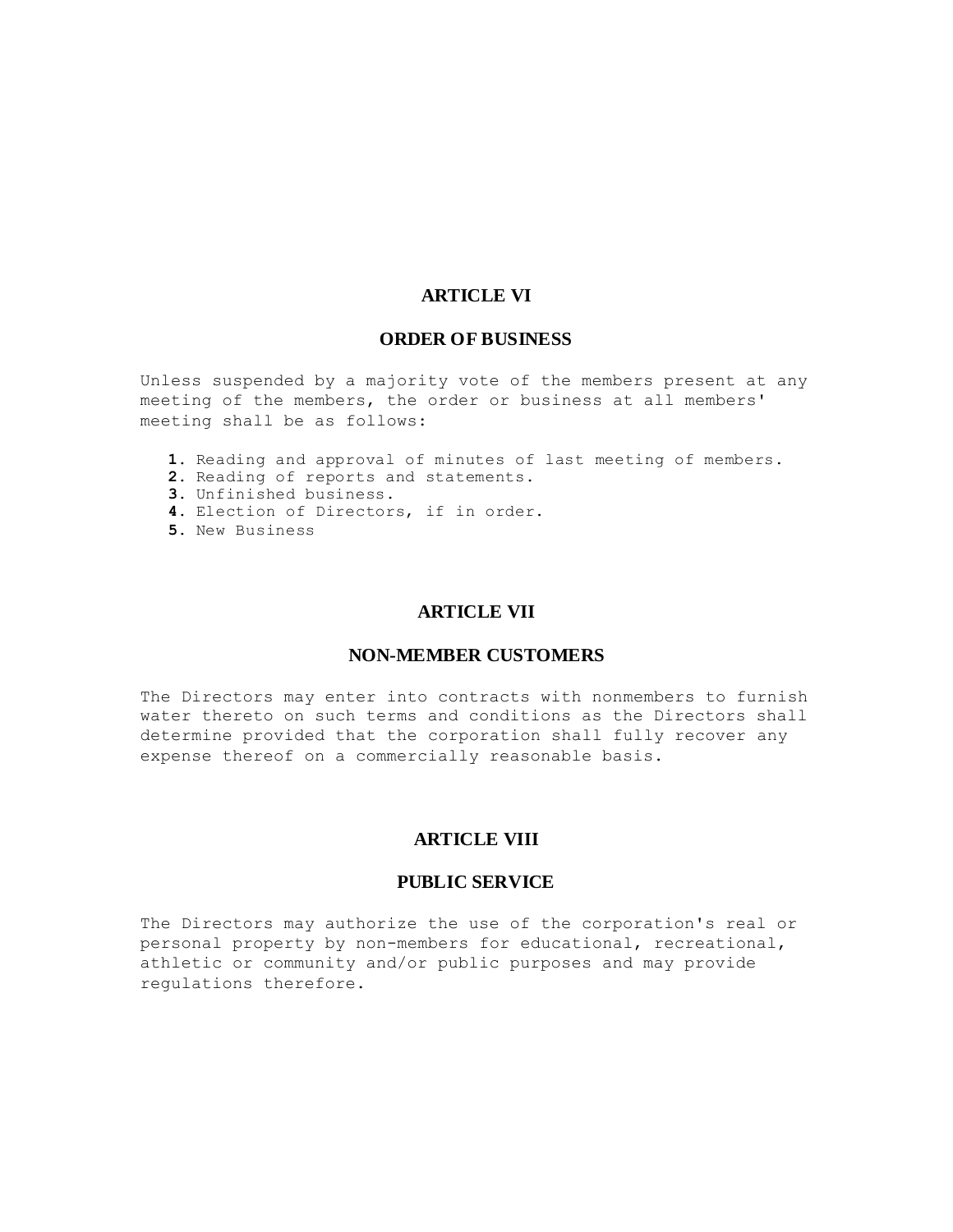# **ARTICLE IX**

#### **AMENDMENTS**

Regulations may be adopted, amended, or repealed by the assent thereto of two-thirds of the members of this corporation or by majority vote of the members present at a meeting called for that purpose or at any annual meeting of the members.

## **ARTICLE X**

# **MEMBERS TO SUBSCRIBE TO REGULATIONS**

All members, as they join this corporation, shall be required to subscribe to these regulations. As membership terminates, the Secretary-Treasurer will note that fact and the date and reason therefore after the name of such former member.

# **ARTICLE XI**

#### **DISTRIBUTION ON DISSOLUTION**

Upon the dissolution or other termination of this corporation, all of the assets of the corporation which remain for distribution after winding up of the corporation's affairs shall be distributed to or inure to the benefit of the then current members of the corporation. The corporation's physical assets, to the extent that they are not capable of distribution to the members, shall be distributed to the then current members as a whole as members of an unincorporated association or may be distributed to one or more political subdivisions for the purposes of continuing the corporation's purposes as set forth above in Article **I.** 

The foregoing regulations and bylaws were adopted at an annual meeting of the membership upon due notice held January 22, 2002, at 7:00 p.m. at the office of the corporation.

Chair